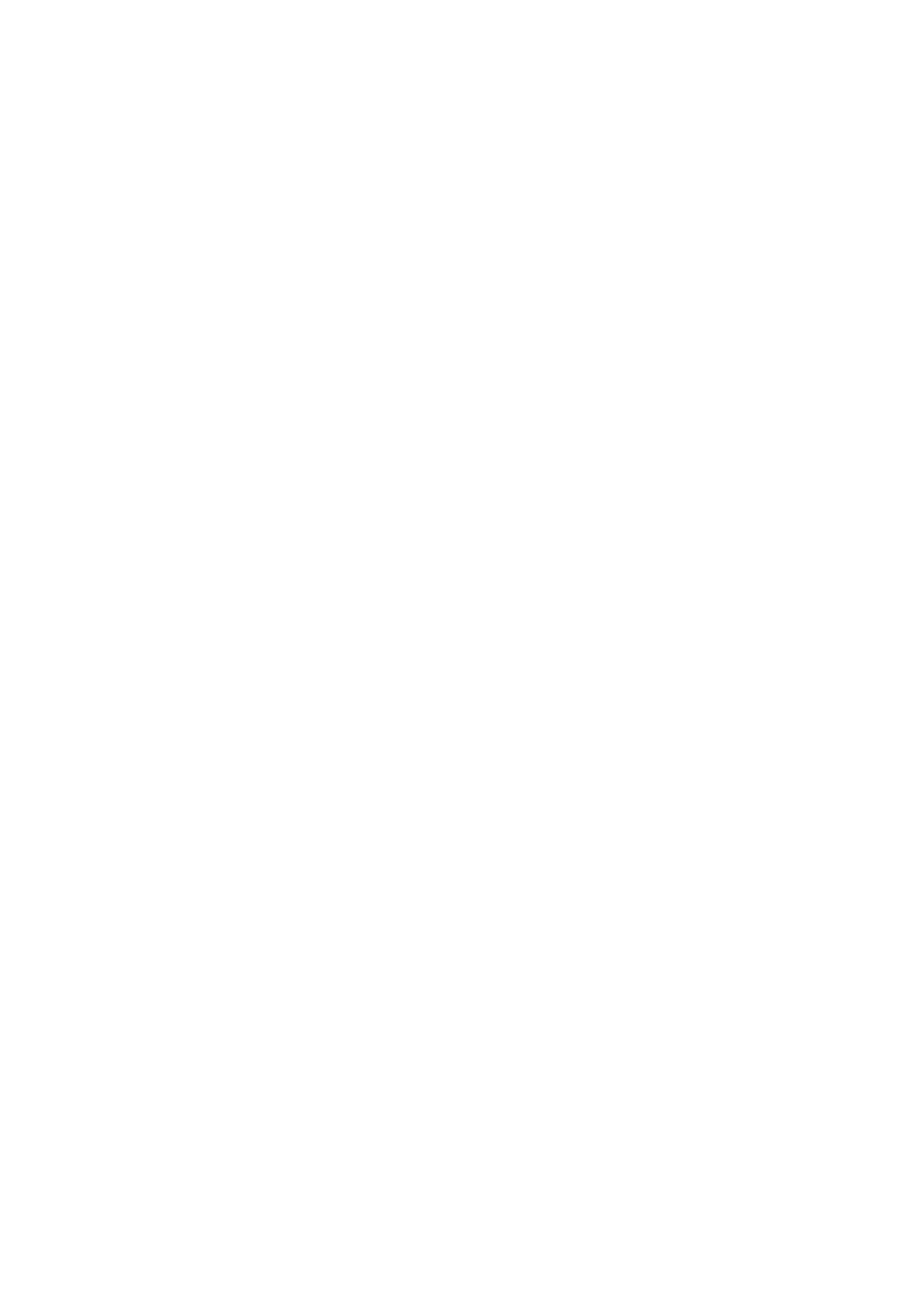

# **A: INTRODUCTION**

## **A1 BACKGROUND & BRIEF**

This Expert Witness Statement has been prepared for the Maroondah City Council by Simon Reeves, director and principal of Built Heritage Pty Ltd, for the Independent Panel appointed to consider submissions received in response to the exhibition of Maroondah City Council Planning Scheme Amendment C128. This amendment proposes to apply a heritage overlay to a property at 3-5 Wonga Road, Ringwood North, and parts of the adjacent property at 1 Wonga Road.

I have been briefed to provide my views on the heritage consideration of Amendment C128, encapsulating responses to submissions that have been received as well as to outline my ongoing involvement in the preparation of the relevant documentation.

### **A2 STATEMENT OF QUALIFICATIONS AND EXPERIENCE**

My name is Simon Reeves and I am the Director and Principal of Built Heritage Pty Ltd, a firm of architectural historians and heritage consultants based in Emerald, Victoria. I am an architecture graduate, holding the degrees of *Bachelor of Planning & Design* and *Bachelor of Architecture (Hons*) from the University of Melbourne, conferred respectively in 1994 and 1998.

Since 1998 I have worked full-time as an architectural historian and heritage consultant, initially with Allom Lovell & Associates (1998-2002) and then with Heritage Alliance (2002-2009). In January 2009, I established my own practice, Built Heritage Pty Ltd, to specialise in twentieth century heritage and, particularly, the heritage of the post-WW2 era.

Since forming my own practice in 2009, I have been commissioned to undertake several large-scale heritage projects for municipal councils, notably the *Shire of Bass Coast Heritage Study (Stage 2): Post-Panel Implementation* (2009), the *City of Boroondara Thematic Environmental History* (2011), the *Balwyn & Balwyn North Heritage Study* (2012-13), the *City of Whitehorse Post-1945 Heritage Study* (2013-14), Stage Two of the *Frankston City Post-War Heritage Study* (2014-15), and the *City of Maroondah Heritage Review* (2017-18).

I have completed individual heritage assessments (or other smaller-scale heritage projects) for the City of Maribyrnong, City of Brimbank, City of Boroondara, City of Greater Dandenong, Mornington Peninsula Shire Council and the City of Ballarat. My experience in dealing with heritage issues in local government also encapsulates stints as regular heritage advisor to the Rural City of Swan Hill (2002-2009), the Shire of Gannawarra (2002-2009), the City of Brimbank (2003- 2004) and the Shire of Bass Coast (2002-2012). At various times, I have also provided casual or locum heritage advice to the Cities of Maribyrnong, Moreland and Maroondah (in the latter case, from August 2018 to date).

I have appeared as an expert witness in heritage matters on many occasions, including at VCAT hearings, registration hearings held by the Heritage Council, and independent panel hearings for planning scheme amendments for the Cities of Bayside, Boroondara, Melbourne, Port Phillip, Whitehorse, Wyndham and the Shire of Mornington Peninsula.

I am currently a member of ICOMOS International, and have, at various other times, been a member of DoCoMoMo Australia, the National Trust of Australia (Victoria), the Society of Architectural Historians of Australia & New Zealand (SAHANZ), the Art Deco & Modernism Society of Victoria, the Walter Burley Griffin Society, the Australian Garden History Society and the Robin Boyd Foundation.

A full *Curriculum Vitae* is included as in Section D of this statement.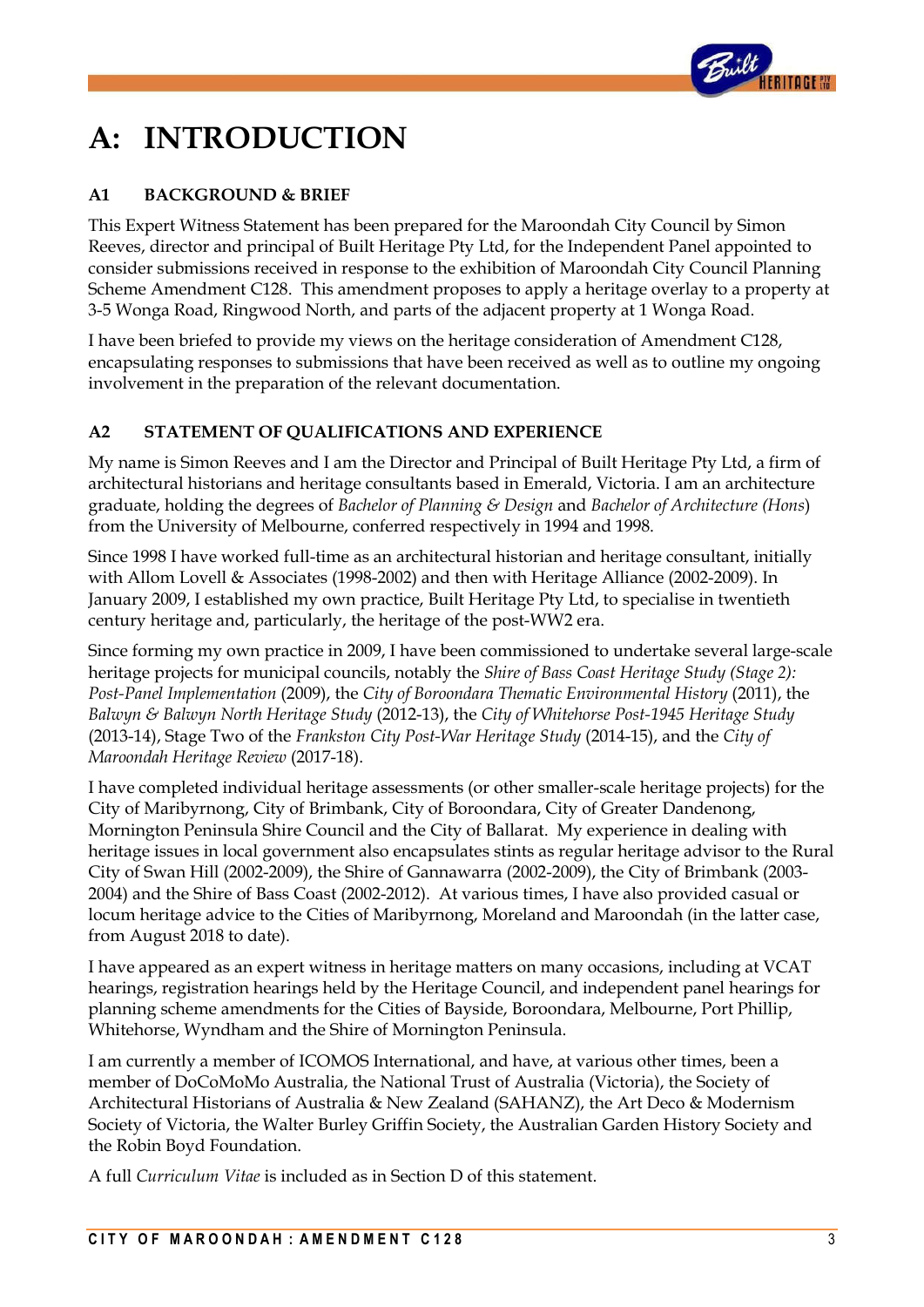

#### **A3 STATEMENT OF AUTHORSHIP**

This expert witness statement, and the component tasks of historical research, fieldwork and analysis that underpins it, represents the work of Simon Reeves. There have been no other significant contributors to this statement. With the exception of those whose work or opinion has been quoted and referenced in the text to support my own viewpoint, no other persons have carried out any tests, experiments or investigations upon which I have relied.

#### **A4 DECLARATION**

I have made all the inquiries that I believe are desirable and appropriate and no matters of significance which I regard as relevant have to my knowledge been withheld from the Panel.

finion peers

4 December 2019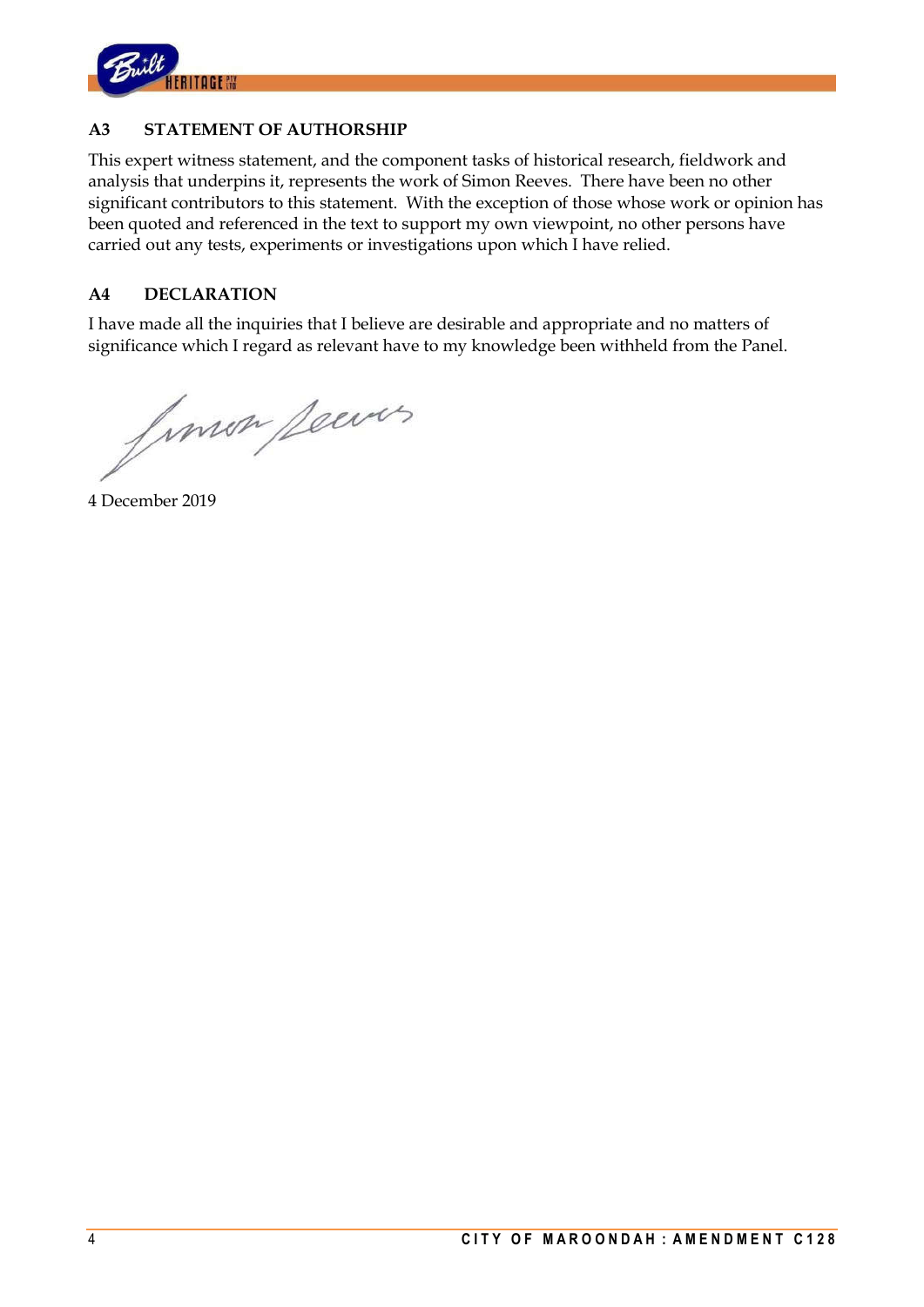

# **B: METHODOLOGY**

# **B1 SUMMARY OF METHODOLOGY**

My firm, Built Heritage Pty Ltd, was engaged by the City of Maroondah (hereafter COM) in December 2017 to undertake the City of Maroondah Heritage Study Review. This was to include a review of places identified in an earlier heritage study (but not yet protected), and to identify new places/areas of potential significance via desktop research and a municipality-wide windscreen survey (ie, visual identification of places of potential significance whilst driving). Citations would be prepared for places/areas deemed to represent the highest priority.

Desktop research included a review of Built Heritage's in-house database of post-WW2 Australian architecture, an index of contemporary published sources we have compiled since 2005. The database included reference to a house in Wonga Road, Ringwood North, designed by architects Meldrum & Noad and profiled in *Australian Home Beautiful* in 1942 (hereafter 1942 AHB article). On that basis, the property was added to our master-list of places of potential significance.

In March 2018, I was advised by the COM that the property at 3-5 Wonga Road (hereafter referred to as the subject site) was being flagged for local heritage listing, independently of our own work on the heritage review. This was based on the recommendation of the then heritage advisor, the late Willys Keeble, who had provided a preliminary assessment of the building as far back as November 2016.

In June 2018, the COM provided me with a draft citation for the property prepared by Ms Keeble. She subsequently revised the citation at least twice before her death on 27 August 2018. While the "final version" included my name as co-author (not, incidentally, at my request), I was not actually involved in the historical research, fieldwork or preparation of text. My contribution was limited to suggesting two other local houses for inclusion in the comparative analysis.

When provided with a copy of the citation, I was asked to provide feedback and indicate whether I supported the recommendation for a HO. Mindful of the fact that we had already included the property on our own master-list of places of potential heritage significance, I stated that I was in support of Ms Keeble's recommendation and considered the citation to be excellent. I was not requested to provide a peer review of the citation, nor to verify any of the factual statements or conclusions contained within the citation.

In September 2018, I was provided with a copy of the final citation, so that it could be included as an appendix to our COM Heritage Study Review, which was then being finalized.

In December, I suggested that a suitably qualified person should assess the landscaped setting of 3-5 Wonga Road by comparing plant/tree species named in the 1942 AHB article with what remains visible today. An in-house assessment was subsequently undertaken by the COM, the outcome of which was a schedule (designated as "Annexum 2") identifying six specific trees for inclusion in the HO. I was provided with a copy of this schedule "for information only".

In February 2019, following feedback that the COM received from DEWLP, I was asked to undertake further investigation into the significance of the 1960s stone wall along Warrandyte Road, which Ms Keeble had mentioned as part of the significance of the place. After conducting a site visit and attempting some historical research, I concluded that the wall was only representative of its type and era (noting the existence of several other rock walls of similar form and vintage elsewhere in the municipality, particularly in elevated parts of Ringwood North). As such, we concluded that the wall was of no significance in its own right, nor did it really contribute to the broader significance of the subject site. References to this wall were subsequently deleted from the citation.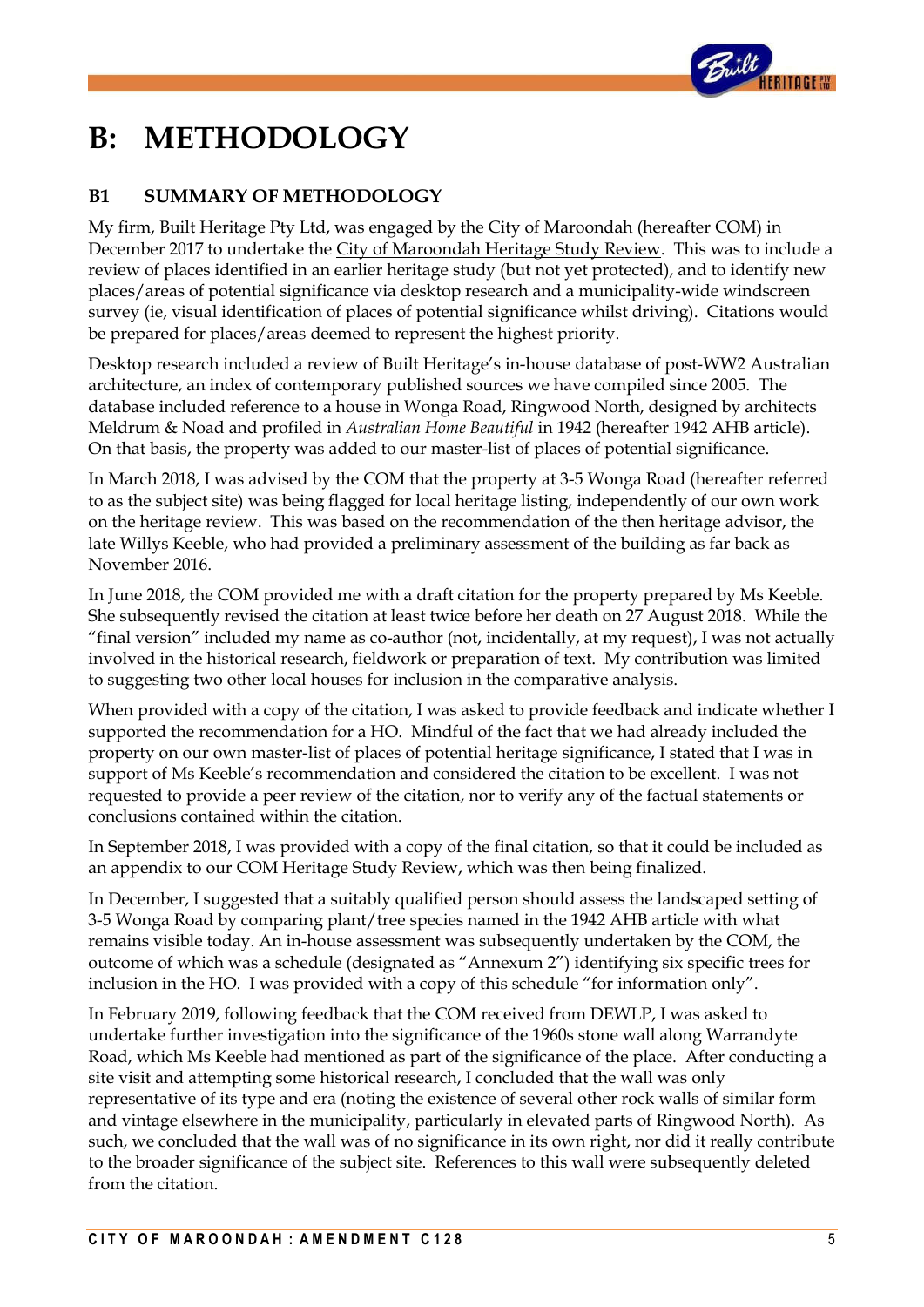

In March, we submitted to COM the "final draft" of our COM Heritage Study Review, comprising a review of the existing Thematic Environmental History, and new citations for 19 individual places and four precincts. Two stand-alone citations prepared by Ms Keeble, including that for 3-5 Wonga Road, were included as an appendix. To date, the draft report has not been released to the public. We have been advised that a second stage, providing further citations for other places and precincts identified in our original master-list, was likely to be commissioned in the future.

In September, I was advised that the citation for the subject site had been placed on public exhibition and that two submissions had been received, one of which (from the owner of 3-5 Wonga Road) objected to the proposed HO. As the latter submission, dated 2019, objected to the proposed HO on general terms, without actually citing specific grounds, I could only advise the COM that it did not provide an adequate justification for the proposed HO to be abandoned.

I was subsequently provided with a copy of a report, dated 26 July 2019, prepared by Lovell Chen (hereafter referred to as the Lovell Chen report). It became apparent, as the Lovell Chen report predated the objecting submission mentioned above, that the latter had been paraphrased from the former. Having access to the full report, which included a considerable amount of supplementary historical research, I could now concur with its findings. Based on the primary documentation provided by Lovell Chen, I agreed that

- Ms Keeble had been mistaken when suggesting that the property was occupied/maintained by the Turner family for many decades, when in fact the property had been subdivided by them in the later 1940s, whereupon they built a second house at what is now 1 Wonga Road;
- An element of doubt had emerged regarding the age of the stone gateposts and driveway walls at 1 Wonga Road, with aerial photographs suggesting that they were built around the time of road reconstruction works in the 1960s, rather than as part of the original house in the 1940s.

On the basis of this new information, I concurred that there was no longer any basis for the 1960s additions to the original house to be considered as contributory elements (as they were not added by the original owners, the Turner family) and that, as there was an element of doubt as to the age of the stone gateposts and driveway walls, they should not be included in the proposed HO. The COM subsequently requested that a new Statement of Significance be prepared by Lovell Chen, reflecting the findings of their report.

While the Lovell Chen report also took issue with the number of remnant trees that should be specifically mentioned as part of the proposed HO, I refrained from comment on the issue, as I do not possess the necessary horticultural qualifications. Instead, I suggested that the COM engage a suitably qualified professional to provide an expert opinion on which trees were worthy of inclusion. On my recommendation, the office of John Patrick was engaged for this purpose. His recommendation ultimately fell between the previous recommendations of the COM and Lovell Chen, in that he identified only three specific trees as being worthy of inclusion in the HO.

Following a meeting in November 2019, attended by the present writer (via conference call), John Patrick and representatives of the owner of 3-5 Wonga Road, the COM and Lovell Chen, it was resolved to adopt the citation prepared by Lovell Chen, as further amended to incorporate John Patrick's recommendations on the remnant trees.

As the age of the gateposts/stone walls still remains unconfirmed in my mind, I advised the COM that I stood by my viewpoint that the amended Lovell Chen citation for 3-5 Wonga Road be adopted, rather than the exhibited one. I further recommended that the significance of 1 Wonga Road be subject to a separate assessment, perhaps undertaken as part of a broader assessment of a potential precinct that might consider the remnant trees at No 7 Wonga Road and a large inter-war house at No 9-11. It is duly noted that a potential precinct along this part of Wonga Road had been flagged by Ms Keeble as far back in November 2016, and also (independently) by the present writer during the scoping for the COM Heritage Study Review in early 2018.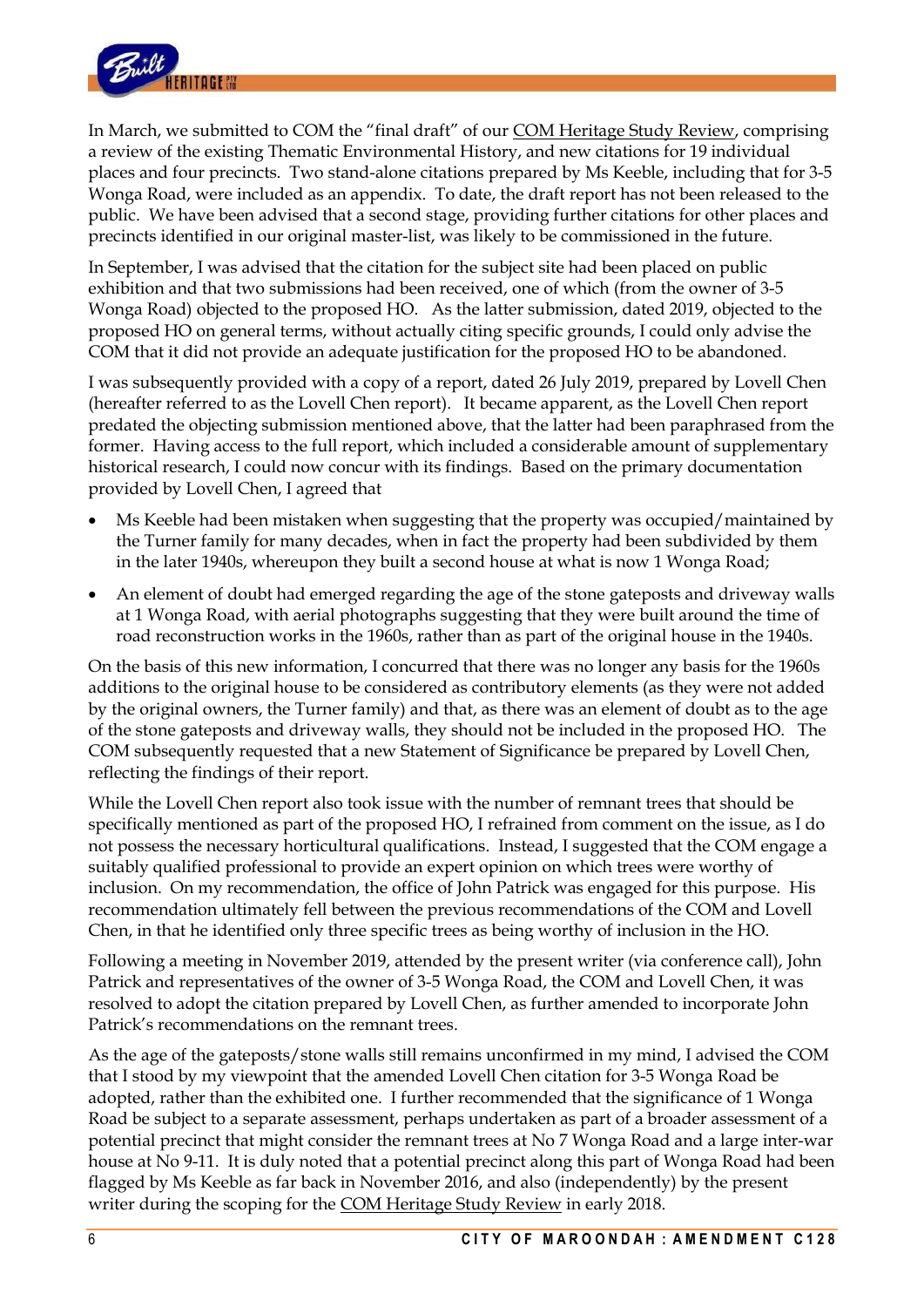

# **B2 DETAILED CHRONOLOGY OF METHODOLOGY**

| 2017 Dec 20 | My firm, Built Heritage Pty Ltd, was engaged by the City of Maroondah to<br>undertake the City of Maroondah Heritage Study Review. This was to include,<br>inter alia, identification of places of potential significance through desktop<br>research and a municipality-wide windscreen survey.<br>The house at 3-5 Wonga Road was one of the properties that we identified<br>during the desktop research phase. It came to our attention because our<br>in-house database of post-WW2 Australian architecture included reference to<br>the 1942 AHB article. |
|-------------|-----------------------------------------------------------------------------------------------------------------------------------------------------------------------------------------------------------------------------------------------------------------------------------------------------------------------------------------------------------------------------------------------------------------------------------------------------------------------------------------------------------------------------------------------------------------|
| 2018 Mar 21 | I was first made aware of a proposed heritage listing of 3-5 Wonga Road when<br>the COM forwarded an email to me from Ms Keeble to Greg Harris (dated<br>30/11/2016), flagging the potential heritage significance of the subject site.<br>Ms Keeble's email noted:                                                                                                                                                                                                                                                                                             |
|             | Australian Home Beautiful has a 6 page article on the place with detailed description.<br>In the 1920's the 1.5 acre site was owned by Frank Valentine Parker (AIF service,<br>Military Medal). He established an extensive ornamental garden there with the tennis<br>court and driveway shown on plan, but never built on it. John Turner bought site in<br>1940, engaged well known architects Meldrum and Noad. The 1942 house is intact<br>with a large, sympathetic extension on the west side.                                                           |
|             | I inspected and photographed the site on Monday. The heritage value of the "Thalloo"<br>site (now subdivided) has various aspects;                                                                                                                                                                                                                                                                                                                                                                                                                              |
|             | The siting-elevated, views to Dandenongs etc. demonstrates cultural values of<br>early 20thC 'hill station' type settlement                                                                                                                                                                                                                                                                                                                                                                                                                                     |
|             | Aesthetic and scientific (technical) value of massive retaining wall on W side<br>with heroic rockwork.                                                                                                                                                                                                                                                                                                                                                                                                                                                         |
|             | 1 Wonga Road (with modern house) has the original <i>Thalloo</i> gate posts, name<br>$\bullet$<br>plate, driveway entrance, some original trees and historic (c1900) Hawthorn<br>hedge on 2 sides,                                                                                                                                                                                                                                                                                                                                                              |
|             | 3-5 Wonga Rd, with the Meldrum Noad house and much veg from the 1920's<br>$\bullet$<br>Parker garden. Early Modernist design with large banks of windows, termed<br>'Early Colonial' by AHB                                                                                                                                                                                                                                                                                                                                                                     |
|             | 7 Wonga Rd has some large trees from the original garden.                                                                                                                                                                                                                                                                                                                                                                                                                                                                                                       |
|             | Then there is the heritage value of 9-11 Wonga Rd with 1929 house originally<br>adjoining the Parker/Turner land. This property was recommended for the HO in the<br>2003 Study (but for reasons unknown? was eliminated from Council's heritage<br>amendment) - inspected last Monday, property unchanged from 2003 report.                                                                                                                                                                                                                                    |
|             | In my view there is a good case for an HO extending from the intersection of<br>Warrandyte and Wonga Roads to the north boundary of 9-11 Wonga Road.                                                                                                                                                                                                                                                                                                                                                                                                            |
|             | Also on this day, I was emailed a copy of one page report prepared by Ms<br>Keeble, entitled "Heritage advisor comments", regarding "Possible heritage<br>significance of residential property Carrama, formerly Thalloo, at 3-5 Wonga<br>Road". This report was dated 29 November 2016.                                                                                                                                                                                                                                                                        |
|             | At this stage, this documentation was provided to me merely "for information<br>only", as I was still in the early stages of undertaking the City of Maroondah<br>Heritage Study Review.                                                                                                                                                                                                                                                                                                                                                                        |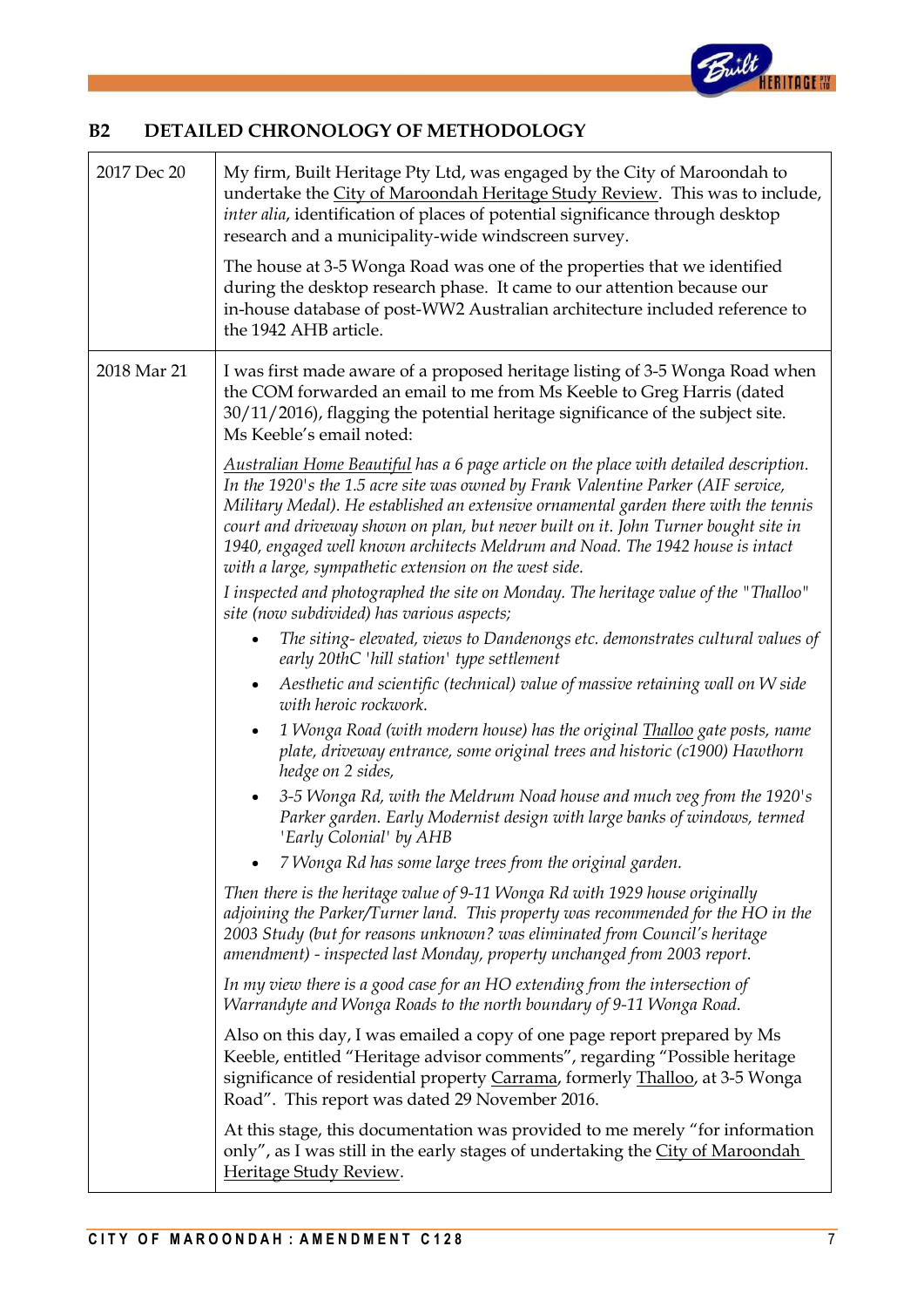

| 2018 Jun 7  | I was emailed a copy of a draft heritage citation for the property prepared by<br>Ms Keeble, dated 24 May 2018. This two-page draft citation was incomplete,<br>providing a brief Statement of Significance, history and description, but with<br>only a few notes on the comparative analysis, indicated as "to be completed".                                                                           |
|-------------|-----------------------------------------------------------------------------------------------------------------------------------------------------------------------------------------------------------------------------------------------------------------------------------------------------------------------------------------------------------------------------------------------------------|
|             | In her covering email to me, Ms Rivero indicated that she had recently spoken<br>to DELWP about the proposed heritage listing of 3-5 Wonga Road and that<br>"they mentioned that since we are undertaking the heritage study review, they<br>would like to see some comments from you on the proposed listing".                                                                                           |
|             | I also asked to confirm that the property had been independently flagged by<br>me as part of our heritage review, and whether I would be supportive of Ms<br>Keeble's proposed Statement of Significance.                                                                                                                                                                                                 |
| 2018 Jun 8  | Replying to the previous day's email, I advised COM that I concurred with<br>Mrs Keeble's findings and supported her recommendation for an individual<br>HO. I indicated that I was happy with the proposed Statement of Significance,<br>including the proposed inclusion of the entry gates/signage at 1 Wonga Road.                                                                                    |
|             | My only other comment on the citation was that I had "a couple of minor<br>observations that might bolster her comparative analysis". I advised that I<br>would provide this information to Ms Keeble when she contacted me.                                                                                                                                                                              |
| 2018 Jun 13 | Ms Keeble emailed me a copy of her citation-in-progress, stating that she<br>would "really welcome my comments".                                                                                                                                                                                                                                                                                          |
| 2018 Jun 14 | Replying to Ms Keeble's email, I reiterated that I considered her citation to be<br>excellent, establishing a strong case for local significance. Drawing from the<br>desktop research and windscreen survey that we undertook in the early stages<br>of the COM Heritage Study Review, I identified two buildings that I indicated<br>might be included in her comparative analysis.                     |
| 2018 Jun 15 | I confirmed to COM that the subject property, 3-5 Wonga Road, had previously<br>been identified by us during our desktop research for the COM Heritage Study<br>Review.                                                                                                                                                                                                                                   |
|             | I explained that we were aware of the property because the 1942 article in the<br>Australian Home Beautiful came up in our in-house database of post-WW2<br>Australian architecture, which was a key course in scoping places of potential<br>heritage significance in the municipality. As I put it in my email,                                                                                         |
|             | So, in other words, it was on our radar already, before I even knew that Willys had<br>done a citation for it                                                                                                                                                                                                                                                                                             |
| 2018 Jul 3  | I was emailed what was described to me as "the final amended citation for 3-5<br>Wonga Road", prepared by Ms Keeble and dated 22 June 2018. This was a<br>three-page document with Statement of Significance, history, description and a<br>completed comparative analysis. This comparative analysis included reference<br>to the two local comparators I had recently brought to Ms Keeble's attention. |
| 2018 Sep 20 | I was emailed what was described to me as "the revised citation", prepared by<br>Ms Keeble and dated 27 July 2018.                                                                                                                                                                                                                                                                                        |
|             | It is noted that, in the interim, Ms Keeble had died (on 27 August 2018)                                                                                                                                                                                                                                                                                                                                  |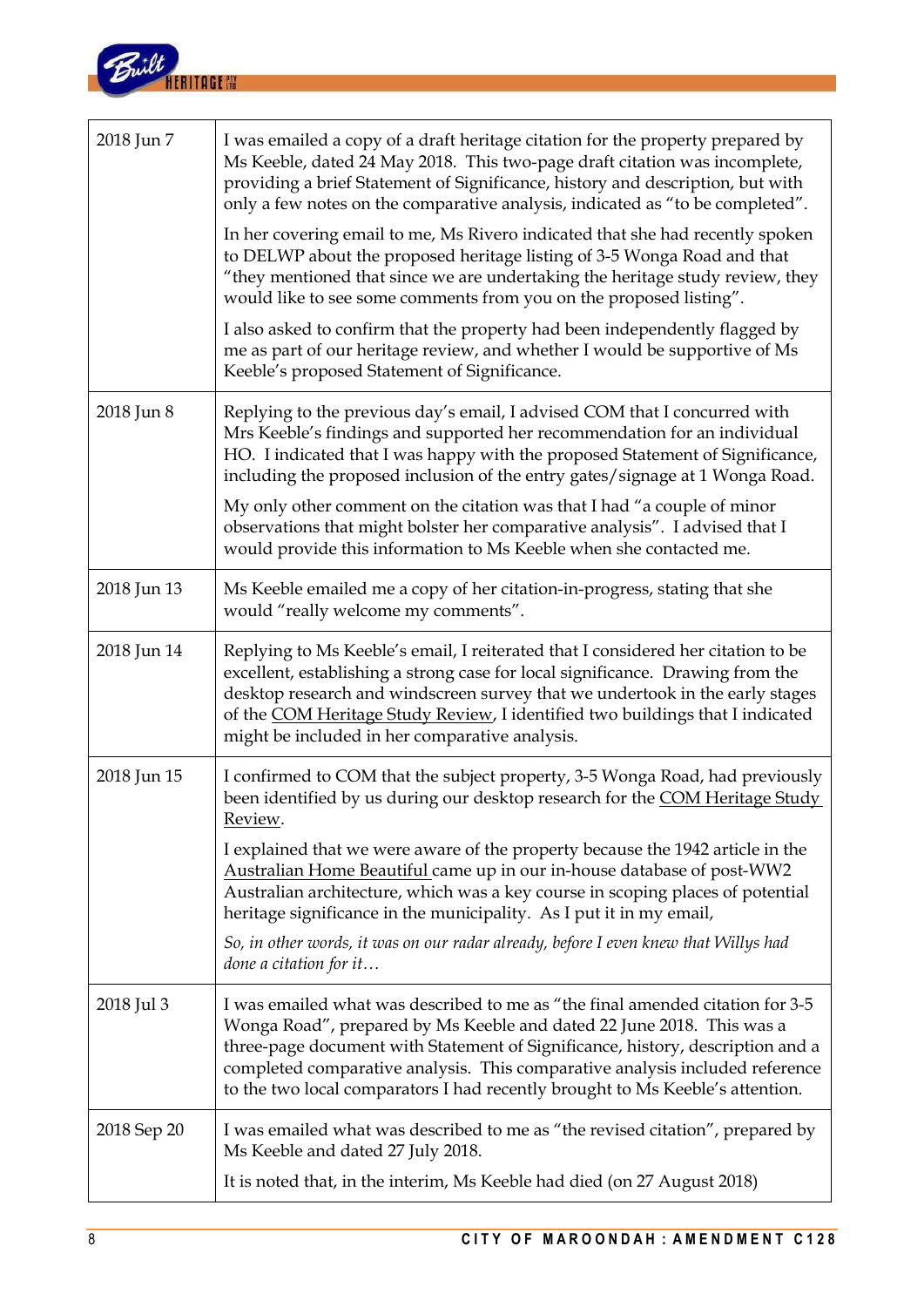

|             | The covering email from Ms Rivero noted that Ms Keeble had recommended<br>that the citation should include twelve illustrations (including recent<br>photographs and excerpts of the 1942 AHB article). It was also noted that Ms<br>Keeble had commented that "we probably don't need tree controls as this is<br>covered by a Significant Landscape overlay. Interior controls aren't needed.<br>Paint controls would be good to include".                                                                                                                                    |
|-------------|---------------------------------------------------------------------------------------------------------------------------------------------------------------------------------------------------------------------------------------------------------------------------------------------------------------------------------------------------------------------------------------------------------------------------------------------------------------------------------------------------------------------------------------------------------------------------------|
|             | At this time, I was not asked to provide any comment on the citation itself.<br>Rather, it was being sent to me so that I could include it as an appendix to the<br>City of Maroondah Heritage Study Review that we were then finalizing.                                                                                                                                                                                                                                                                                                                                       |
| 2018 Dec 20 | I was emailed what was described to me as the "final citation". This was dated<br>22/06/2018 and was actually the same version that had been previously sent to<br>me on 03/07/2018 (ie, not incorporating minor changes made for the so-called<br>"revised citation" dated 27/07/2018.                                                                                                                                                                                                                                                                                         |
|             | I was also provided with a reformatted version of the same material, proposed<br>to be incorporated into the planning scheme, as well as draft clause 43.01. The<br>latter identified the subject property as "former Thalloo house and remnant<br>garden, 3-5 Wonga Rd, and Thallo gateway and drive, 1 Wonga Rd, Ringwood<br>North". It also referenced Statement of Significance, 22 June 2018, credited to<br>Willys Keeble and Simon Reeves. The draft HO schedule also indicated that<br>tree controls would apply, but not interior controls or external paint controls. |
| 2018 Dec 21 | I replied to the previous day's email, indicating that I was happy with the<br>proposed citation but that it might be worth having a closer look at the<br>landscaping elements. Noting that the 1942 AHB article mentioned a number<br>of specific tree and plant species, I suggested that someone with the<br>appropriate expertise (eg council arborist) should look at the property to see if<br>any of those trees or plants still remain.                                                                                                                                |
| 2019 Jan 16 | As the Council report for Amendment C128 was in preparation, I was advised<br>that the proposed HO146 would apply to 3-5 Wonga Road, with reference to<br>the gate posts, wrought iron gate and stone walled driveway at 1 Wonga Road.                                                                                                                                                                                                                                                                                                                                          |
|             | I was provided with copies of two documents: (a) the "revised statement of<br>significance for Amendment C128", which included the recommendation for<br>paint controls; and (b) an undated document entitled "Annexum [sic] 2", that<br>had been prepared by a member of COM staff and identified six mature trees<br>that were deemed to be worthy of inclusion in the proposed HO. I was told<br>that I had been provided with the latter document "for information only".                                                                                                   |
| 2019 Feb 11 | I was advised that, as the scope of Amendment C128 was to intended to<br>consider the property at 3-5 Wonga Road, and the associated gate at 1 Wonga<br>Road, the assessment of other components, namely any remnant landscaping<br>at Nos 1 and 7 Wonga Road would need to be undertaken as a separate<br>exercise, as part of a broader assessment of a potential precinct covering the<br>properties at Nos 1-11 inclusive.                                                                                                                                                  |
|             | I was also asked to provide further comment/evidence on the significance of<br>the stone retaining wall along the Warrandyte Road frontage "identified as<br>being constructed at a later date".                                                                                                                                                                                                                                                                                                                                                                                |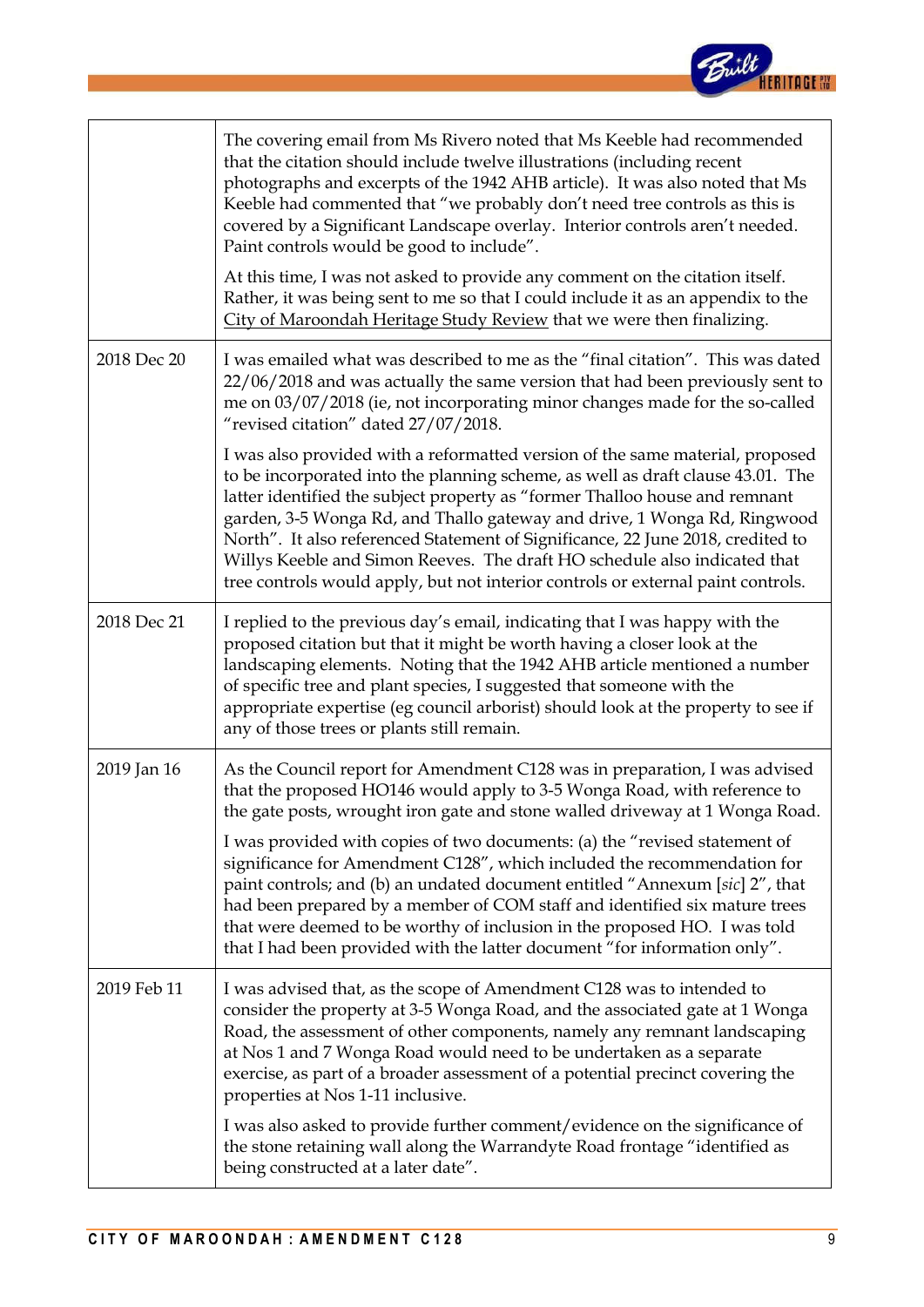

| 2019 Feb 15 | Having visited the site, examined the stone retaining wall along Warrandyte<br>road, and attempted further historical research to confirm its date, I advised<br>COM that I considered the wall to be merely representative of its type and, as<br>such, not worth specifically identifying as part of the significance of the site.<br>References to this stone wall were subsequently deleted from the citation.                                                                                                                                                                                                                                                                          |
|-------------|---------------------------------------------------------------------------------------------------------------------------------------------------------------------------------------------------------------------------------------------------------------------------------------------------------------------------------------------------------------------------------------------------------------------------------------------------------------------------------------------------------------------------------------------------------------------------------------------------------------------------------------------------------------------------------------------|
| 2019 Mar 21 | Submission to COM of "final draft" of our COM Heritage Study Review,<br>comprising a review of the Thematic Environmental history, citations for<br>nineteen individual places and four precincts, and an appendix with two<br>stand-alone citations prepared by Ms Keeble including the one for 3-5 Wonga<br>Road. The draft report has not yet been released to the public.                                                                                                                                                                                                                                                                                                               |
| 2019 Sep 3  | I was advised that Amendment C128 had been placed on public exhibition and<br>that two submissions had been received: one from Vic Roads (expressing no<br>concerns) and another from the owners of 3-5 Wonga Road (objecting to the<br>proposed HO).<br>It was explained to me that the exhibited documents were "the result of<br>numerous revisions recommended by the Department, including the deletion<br>of a lot of the historical information and comparative analysis from the<br>Statement of Significance".                                                                                                                                                                     |
| 2019 Sep 23 | I provided COM with a preliminary response to the objection. My conclusion<br>was that, as the submission objected to the proposed HO without providing<br>any supporting evidence, the citation should stand as it was.                                                                                                                                                                                                                                                                                                                                                                                                                                                                    |
| 2019 Oct 28 | I was now provided with a 17pp document prepared by Lovell Chen, dated<br>26/07/2019 and headed "memorandum to council", which constituted "a<br>preliminary review of the citation for the property at 3-5 Wonga Road,<br>Ringwood North".                                                                                                                                                                                                                                                                                                                                                                                                                                                 |
|             | Underpinned by supplementary research of postal directories, title certificates<br>and vintage aerial photographs, the Lovell Chen report identified several flaws<br>in Ms Keeble's methodology, notably her assumptions that the Turner family<br>occupied the house at 3-5 Wonga Road for many years, and that the gateposts<br>at No 1 were associated with their original phase of occupation. Evidence was<br>provided to show that the Turners subdivided the land as early as 1946,<br>building themselves a new house at what is now 1 Wonga Road, and that the<br>stone gateposts/walls appeared to date from the period when the roads were<br>reconstructed in the early 1960s. |
|             | The report concluded that the 1942 portion of the house "demonstrates a prima<br>facie case for significance at the local level, but not including all the<br>elements/attributes identified in Council's assessment and Statement".<br>Specifically, it was noted that:                                                                                                                                                                                                                                                                                                                                                                                                                    |
|             | The 1960s additions to the house should be considered as non-contributory<br>rather than contributory elements;                                                                                                                                                                                                                                                                                                                                                                                                                                                                                                                                                                             |
|             | Only two of the six mature trees listed in the citation should be included<br>٠                                                                                                                                                                                                                                                                                                                                                                                                                                                                                                                                                                                                             |
|             | The stone gateposts and retaining wall at 1 Wonga Road should not be<br>٠<br>included, as evidence suggested that they dated from the 1960s rather than<br>the 1940s                                                                                                                                                                                                                                                                                                                                                                                                                                                                                                                        |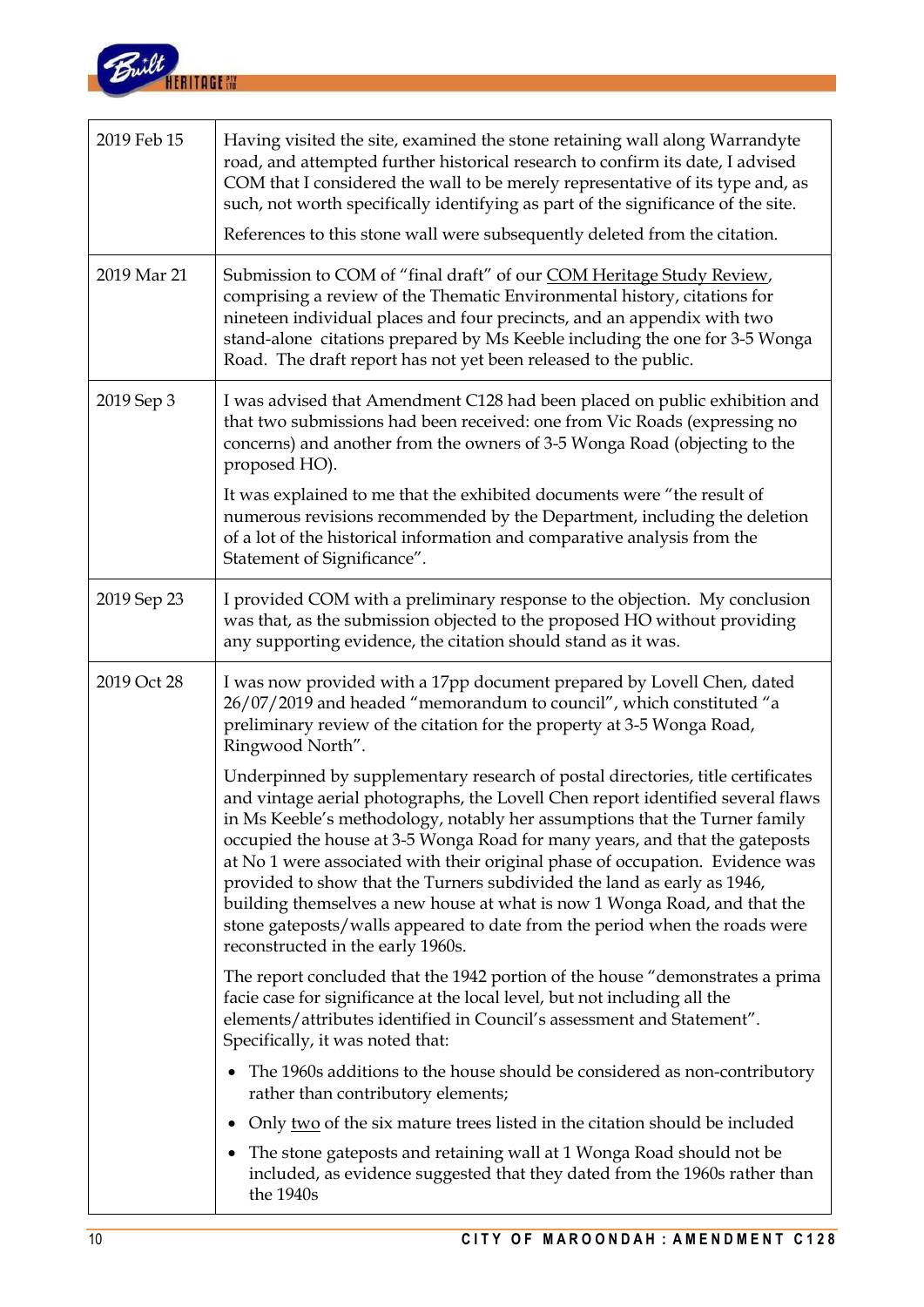

| 2019 Oct 31 | In responding to the Lovell Chen report, I advised the COM that I considered<br>the new historical evidence submitted to provide a compelling case for their<br>conclusions. Consequently, I recommended that the citation be updated and<br>amended along the lines suggested by Lovell Chen. No additional comments<br>were made in relation to the trees of significance.                                                                                       |
|-------------|--------------------------------------------------------------------------------------------------------------------------------------------------------------------------------------------------------------------------------------------------------------------------------------------------------------------------------------------------------------------------------------------------------------------------------------------------------------------|
| 2019 Nov 6  | I was advised by the COM that a late submission had been received from the<br>owner of 1 Wonga Road. This submission, which took the form of a brief email<br>dated 6/11/2019, supported the proposed HO in its exhibited form (ie,<br>including stone gateposts/walls). The submitter appended a copy of the 1942<br>AHB article as well as a short article from the Ringwood Mail that discussed<br>the property that the Turners then occupied at 1 Wonga Road. |
| 2019 Nov 8  | I was provided with a copy of a revised Statement of Significance prepared by<br>Lovell Chen, which addressed the concerns raised in their earlier report.                                                                                                                                                                                                                                                                                                         |
| 2019 Nov 11 | I advised the COM that I considered the new Lovell Chen citation to be<br>adequate, with the following provisos:                                                                                                                                                                                                                                                                                                                                                   |
|             | That, as I am not qualified to assess the botanical significance of landscape<br>$\bullet$<br>elements, I would defer to the opinion of the Council Arborist on the matter<br>of the remnant trees;                                                                                                                                                                                                                                                                |
|             | That, while Lovell Chen had provided compelling evidence to introduce an<br>$\bullet$<br>element of doubt on the age of the stone gatepost/walls, my opinion may<br>change if even more compelling evidence (such as historic photographs or<br>original drawings) was submitted by the owner of 1 Wonga Road.                                                                                                                                                     |
|             | In regard to the matter of the trees, I advised COM to engage the services of an<br>arborist/horticulturist with experience in heritage matters. On my specific<br>recommendation, the office of John Patrick was consequently engaged.                                                                                                                                                                                                                            |
| 2019 Nov 18 | A meeting took place to discuss the revised citation, particularly in the light of<br>John Patrick's assessment of the trees. The meeting was attended by the<br>present writer as well as Kate Gray and Michael Cook (Lovell Chen), Robbie<br>McKenzie (Ratio Consultants), John Patrick, Cristina Rivero (COM) and<br>Simone Jackson (Maddocks).                                                                                                                 |
|             | Following the meeting, it was agreed that a revised citation (further tweaked to<br>include one additional tree, as recommended by John Patrick) would be<br>supported by all parties.                                                                                                                                                                                                                                                                             |
| 2019 Nov 21 | My latest advice to the COM was that the amended Lovell Chen citation<br>should be adopted, rather than the exhibited one, and that the significance of 1<br>Wonga Road (including the house, its landscaped setting and its stone wall<br>and gateposts) be subject to a separate assessment, perhaps as part of a broader<br>assessment of a potential precinct along Wonga Road.                                                                                |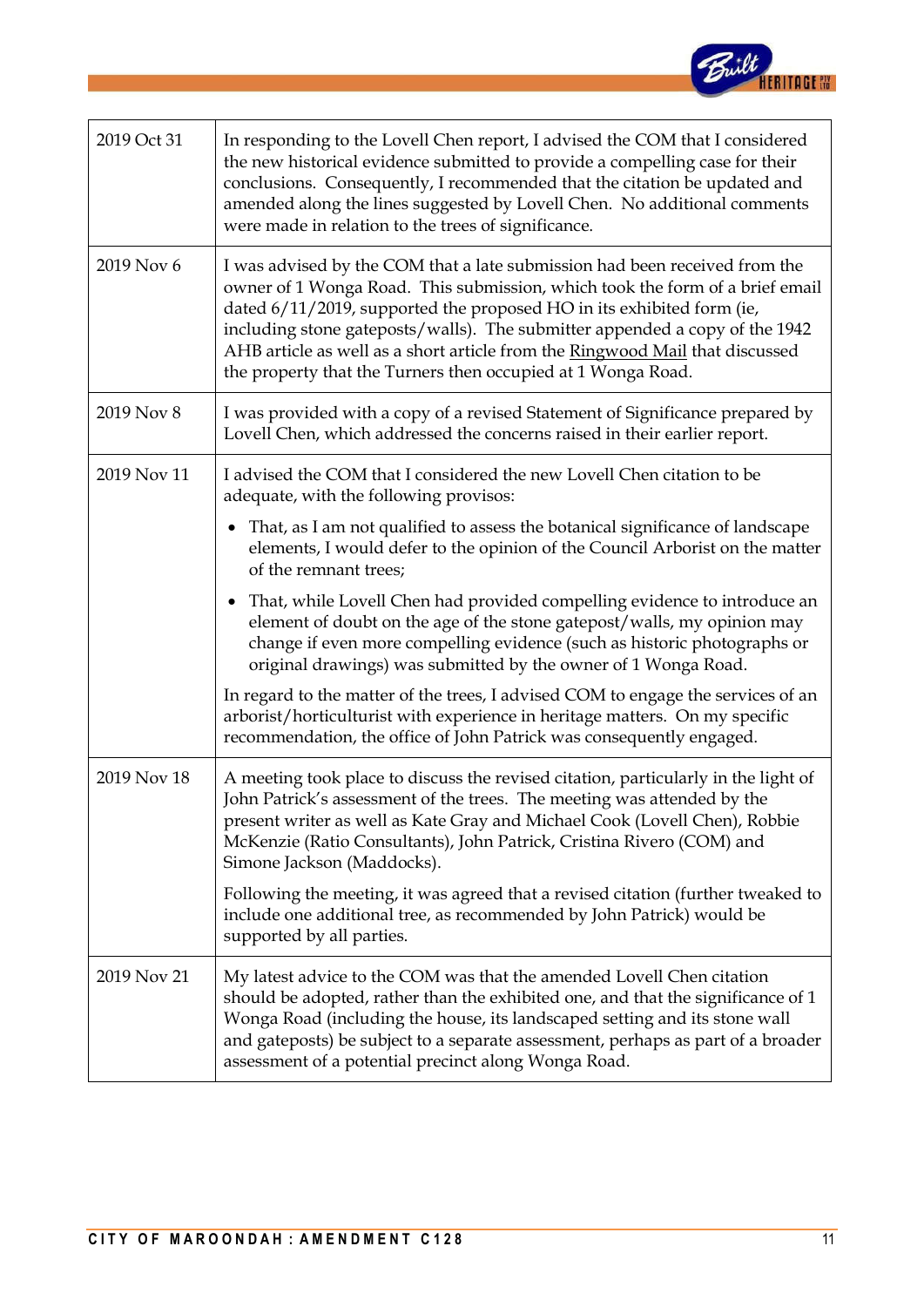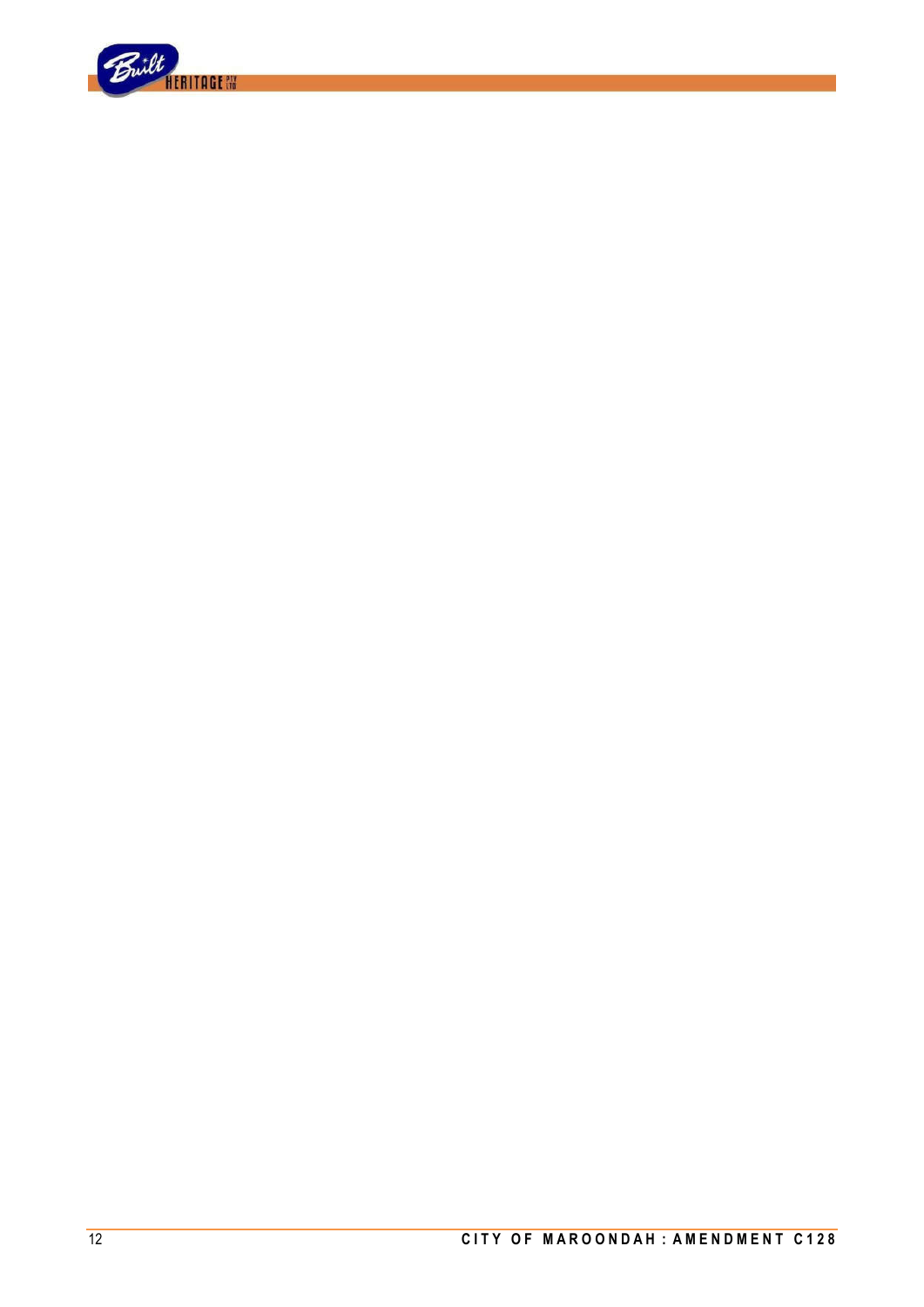

# **C: RESPONSE TO SUBMISSIONS**

*Note: The three submissions are discussed here in the order that they were provided to me, which is not the chronological order in which they were actually prepared. While Submission 1 (dated 8 August 2019) was clearly prepared as a brief summary of issues raised in the more detailed Submission2 (dated 26 July 2019), I was not made aware of Submission 2 until after I had already responded to the issues in Submission 1.* 

# **C1 SUBMISSION 1 (8 AUGUST 2019)**

The document referred to here as **Submission One** is in the form of a 3pp letter, dated 8 August 2019, to Phil Turner (COM) from Robbie McKenzie (Ratio Consultants), on behalf of the owner of 3-5 Wonga Road. The submission objects to the proposed HO on several grounds, listed below with my own responses, summarized from advice provided to council on 23 September 2019.

 *The proposed Statement of Significance does not properly explain the history and associated heritage value of the land*

A Statement of Significance typically contains only a limited amount of historical data, with more extensive documentation to "properly explain the history" found elsewhere in the citation.

It is worth noting that, at the time I was provided with a copy of the Submission One, I was unaware that the objector has only been provided with the Statement of Significance, rather than the full citation, with history, comparative analysis, etc. It is now conceded that this would account for the submitter's assertions that historical data and comparative analysis was lacking.

 *The propose Statement of Significance lacks rigour as it is does not adequately supported by historical evidence (eg title records, photography, etc) and fails to offer any comparative analysis*

Historical evidence exists in many forms, not all of which must necessarily be consulted in preparing of heritage citation. The 1942 AHB article was a rare and valuable primary source, as it not only included historical images and architectural attribution (information that is otherwise notoriously difficult to track down) and confirmed the date of the building and original owner's details (thus negating the need to consult the usual sources to establish such data, such as title certificates, rate books and postal directories).

 *The proposed Statement of Significance contains factual errors and assertions that are not supported by evidence*

As the submitter has not specifically identified the alleged factual errors and assertions, it is not possible to provide a considered response. In the absence of further detail, it can only be stated in general terms that a distinction clearly exists between factual errors that will have an impact on an assessment of heritage significance (eg misdating of a place for which significance is ascribed due to the date), and those that will not (eg misspelling of a person's name).

 *The proposed Statement of Significance overstates the heritage significance of the land including building, remnant garden, landscape features, driveway and the trees proposed to be covered by HO146.*

As above, the suggestions of "overstated significance" are outlined in very general terms, without going into specifics. The citation ascribes heritage significance to the property on the basis that the house was designed by the noted architectural firm of Meldrum & Noad (which is correct), its unusual design combining modern and traditional influences (also true, and demonstrably rare and unusual in a local context) and its remnant landscaped setting evocative of an elevated 'hill station' (also true, and similarly rare and unusual in a local context). The submission provides insufficient evidence to indicate how any of this has been overstated.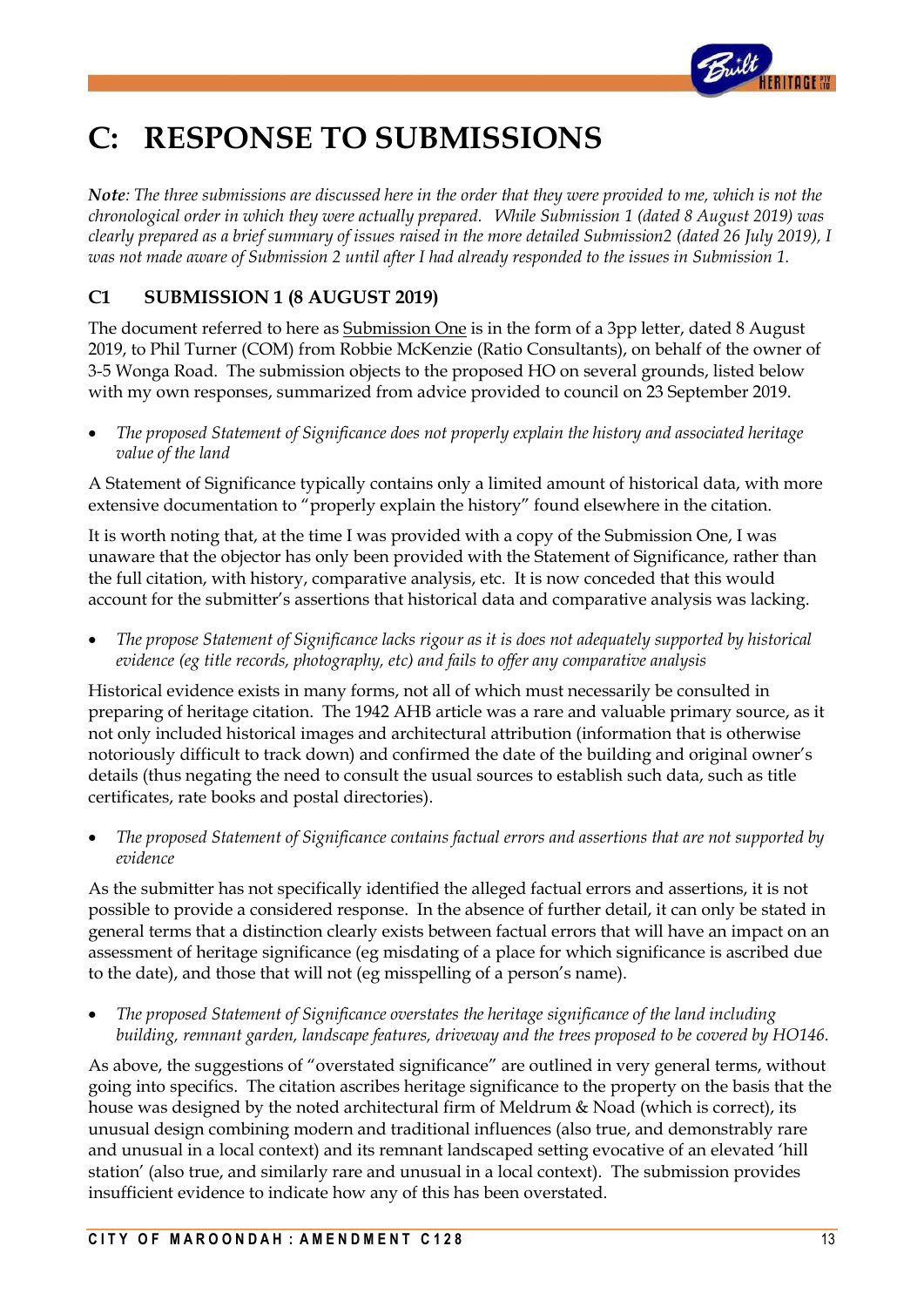

*The extent of land proposed to be covered by proposed HO146 is excessive*

The proposed extent of HO146 corresponds to the titles boundaries of the subject site at 3-5 Wonga Road. As it is standard procedure for an individual heritage overlay on a single residential property to extend to the title boundaries (in order to provide a degree of control over any future development that might impact the significant elements), this cannot be considered excessive.

The proposed inclusion of the driveway and gateposts of the adjacent property (1 Wonga Road) can also hardly be considered excessive, as it constitutes only a tiny percentage of that property.

 *The original house is not particularly remarkable and it setting has been significantly modified and diminishes since its 1942 construction, thereby compromising it appreciation from public view.*

As the word "remarkable" can be defined as "worthy of attention", the subject building would surely be considered remarkable, if only for the fact that it was deemed to be "worthy of attention" by the editors of *Australian Home Beautiful* when subjected to a lavish six-paged illustrated feature article in the magazine's May1942 issue. "Remarkable" can also be defined as "unusual or special and therefore surprising". This definition also applies, as the comparative analysis demonstrates that the house and its setting are ay an unusual and surprising presence in this part of the COM.

The fact that the entirety of the building and its setting cannot be readily appreciated from public view is not adequate justification for a heritage overlay not to be applied. Cultural significance is not dependent on whether or not a building can be seen from the street or other public viewpoint.

 *The later additions to the west of the original house are of no heritage value; the exhibited material does no substantiate how the element is 'contributory'.*

The heritage citation explains (on page 4) that, while the new wing to the west side of the house was added in the post-WW2 era ("circa 1960s/70s"), it was conceived to be wholly sympathetic in scale, form and materials (ie, weatherboard construction, large windows and with tile-clad gabled roof). This is certainly conducive to a definition of contributory significance.

 *The proposed tree controls, which seek to apply heritage protection to as many as six trees on the land, is not justified on heritage grounds and the evidence presented does not warrant protection of these trees pursuant to HO146 (noting that there is already a Significant Landscape Overlay on the land).*

The justification for tree controls is based on specific species identified in the 1942 AHB article. This is considered adequate justification, as the magazine article provides clear documentary evidence that these trees formed part of the original landscaping scheme.

### **Conclusion**

Based on the issues raised, Submission One concluded that "Council should abandon or heavily modify the exhibited version of the amendment". However, I did not consider that the submission provided sufficient justification for the HO to be abandoned or modified. While it raised a number of issues that might potentially have an impact on an assessment of significance, the submission did not actually provide enough information for these matters to be considered (eg suggestions of overstated significance and factual inaccuracy without actually identifying specific examples).

# **C2 SUBMISSION 2 (26 JULY 2019)**

The document referred to here as Submission Two is a 17pp report prepared by Lovell Chen, in the form of a "Memorandum to Council", dated 26 July 2019. It effectively provides a review of Ms Keeble's citation, drawing from additional historical research and comparative analysis.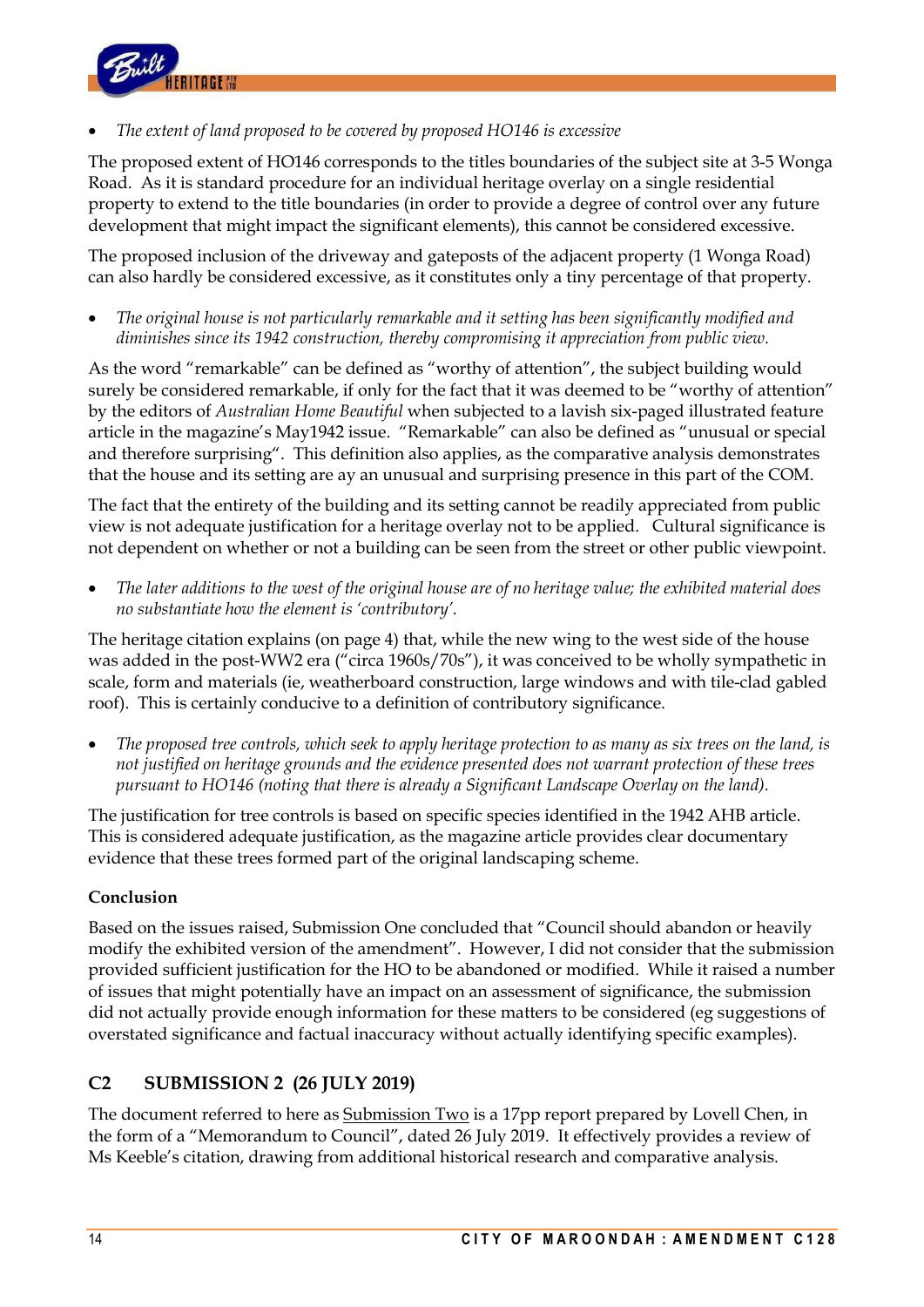

While taking some issue with the contents of the citation Submission 2 conceded that the subject property at 3-5 Wonga Road "demonstrates a *prima facie* case for significance at the local level but not including all of elements/attributes identified in Council's assessment and statement".

Based on the supplementary historical research, which included reference to title certificates, postal directories and vintage aerial photographs, Submission B concluded that:

- While the citation states that the landscaped setting of the property was "maintained and further developed by the Turners from 1940 until its c1980s subdivision", this can no longer be sustained with confirmation that the property was in fact subdivided as early as 1946, with the Turners subsequently building a new house for themselves at what is now 1 Wonga Road.
- The rear additions to the original house, now believed to date from the mid-1960s (with aerial photographs indicating that they were built sometime between 1962 and 1968) were therefore not added by Turners, and furthermore were not likely to have been designed by the same architect, Percy Meldrum, who had retired around that time.
- The extensive garden setting, as described in the 1942 AHB article and evident in historical aerial photographs, has been considerably altered by later works including not only the land subdivision, construction of neighbouring dwellings, and other site works. It is stated that only a small number of trees remain to provide evidence of the original setting, with only two individual specimens (of the six in the proposed schedule) recommended for inclusion.
- The stone gatepost and driveway walls to 1 Wonga Road do not represent part of the original 1940s development of the site, but are more likely to have been associated with a phase of road reconstruction in the early 1960s. This conclusion was informed by the following evidence:
	- Certificate of Title showing compulsory acquisition by CRB of land at the 'apex' of the site (ie the pointy bit at the corner of Wonga and Warrandyte Roads;
	- Physical evidence of retaining walls along the two street frontages (including boulder wall on Warrandyte Road) demonstrate that the site topography was substantially altered by the road widening works, necessitating reconstruction of the driveway;
	- Aerial photographs confirming that the alignment of the driveway changed between 1945 and 1968, indicative that it was reconstructed in the interim

### **Conclusion**

I advised COM that I found Lovell Chen's evidence compelling, and that the historical research underpinning their conclusions could not be easily discounted. On that basis, I recommended that the rear additions to the original house (which could no longer be considered as part of the Turner family's ongoing occupation of the dwelling) should be deemed non-contributory rather than contributory, and that the stone gateposts/retaining walls of 1 Wonga Road, confirmed as dating from the 1960s rather than the 1940s, should no longer be included in the proposed HO.

On the matter of the trees, I deferred to the opinion of the Council Arborist, as I do not have the necessary qualifications to assess the significance of tree species. Ultimately, I recommended that a suitably qualified expert should be engaged to provide that assessment.

### **C3 SUBMISSION 3 (6 NOVEMBER 2019)**

The document referred to here as **Submission** Three is in the form of a single-page email to the COM from the owner of 1 Wonga Road, dated 6 November 2019. The submission supported the proposed HO in its exhibited form,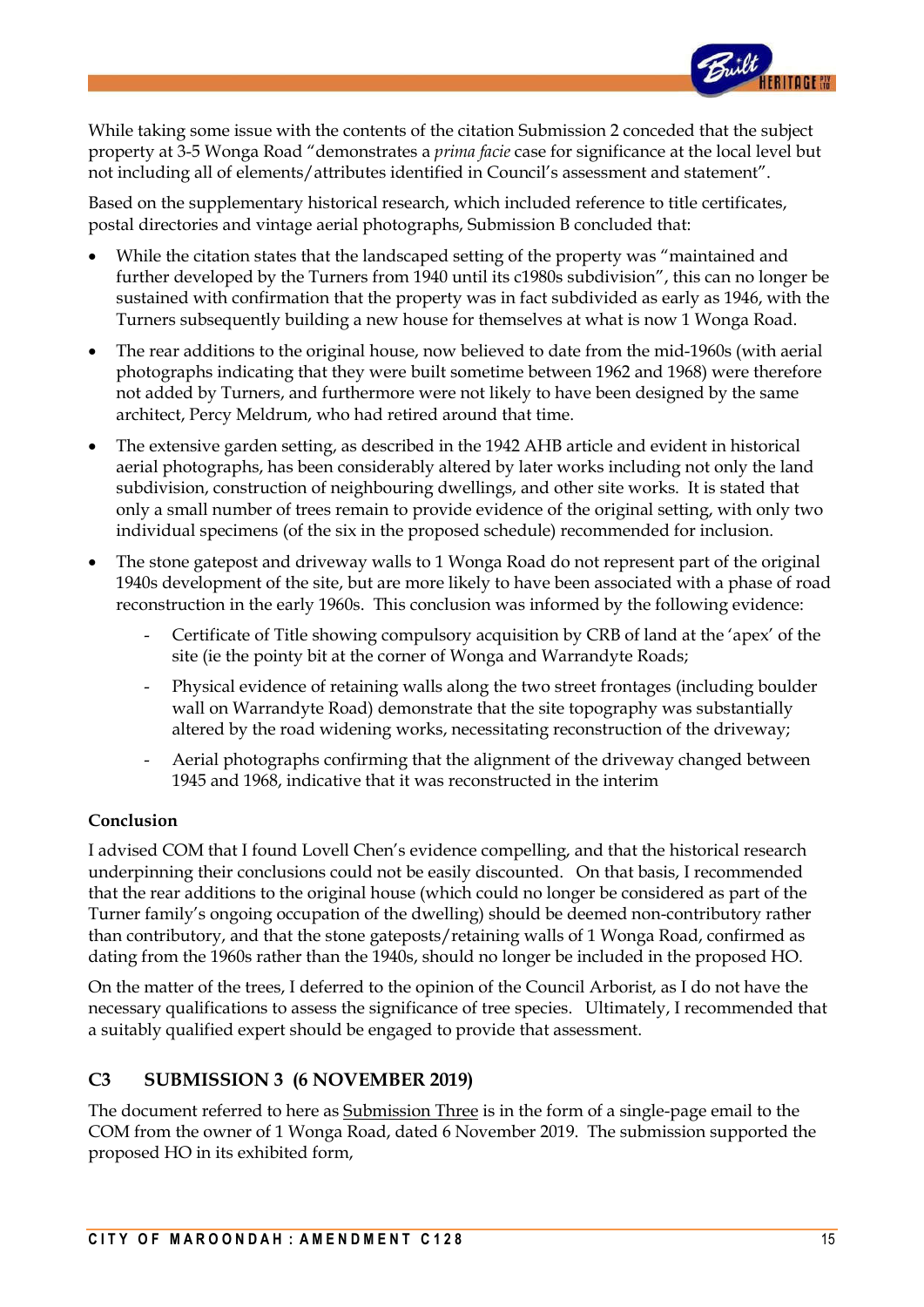

The submission did not go into great detail, noting that "this property and buildings on it are a significant piece of Ringwood's history and should be protected along with the entrance gates to our property at No 1 Wonga Rd, and should rightly be protected". Reference was made to the current owner's maintenance of landscaping elements, and that the front gates "are of the same ironwork as the original Thallo sign at the entrance to No 1 Wonga Road".

The submitter appended a copy of the 1942 AHB article, a copy of a 2002 auction brochure in which the property was described as "one of North Ringwood's landmarks", and a press clipping from the *Ringwood Mail*, dated 19 February 1959, which provided some further historical data on the Turner family's occupation. The latter confirmed that the Turners were then living in the second dwelling (ie, 1 Wonga Road), erected in the late 1940s after subdividing their original property, and specifically mentioned some of the landscaping elements including a "venerable Hawthorn hedge". The article also mentioned that "widening of Warrandyte road will whittle away portion of their promontory of land".

#### **Conclusion**

I did not consider that Submission 3 contained any information that challenged the findings of the Lovell Chen report. While the submission briefly mentioned the stone gateposts/driveway walls, no new evidence was provided to support the interpretation that the fabric did in fact date from the 1940s, rather than the 1960s as advanced by Lovell Chen.

Consequently, my final position is that I am satisfied by the revised statement of significance and citation and consider that it establishes an adequate basis for application of an individual heritage overlay to the property at 3-5 Wonga Road.

As an example of the residential work of architects Meldrum & Noad in an early modern style, the original house demonstrates particular aesthetic characteristics (*HERCON Criteria E*) while its layout, with full height windows and porches to exploit mountain views, demonstrate the principal characteristics of a dwelling in the hill station tradition (*HERCON Criterion D*). Its elevated and landscaped setting, retaining a few mature trees predating the original house, provide evidence of the historic occupation of the site by F W Parker and are of aesthetic interest as individual specimens (*HERCON Criteria A and E*).

The comparative analysis, citing only a limited number of broadly similar comparators in what is now the City of Maroondah, provides a firm basis for the conclusion that houses of this type, in settings of this type, are rare at a local level.

As such, I am satisfied that the revised citation demonstrates that the property reaches the threshold for local heritage significance in accordance with the methodologies and criteria set out in Planning Practice Note No 1 (*Applying the Heritage Overlay*).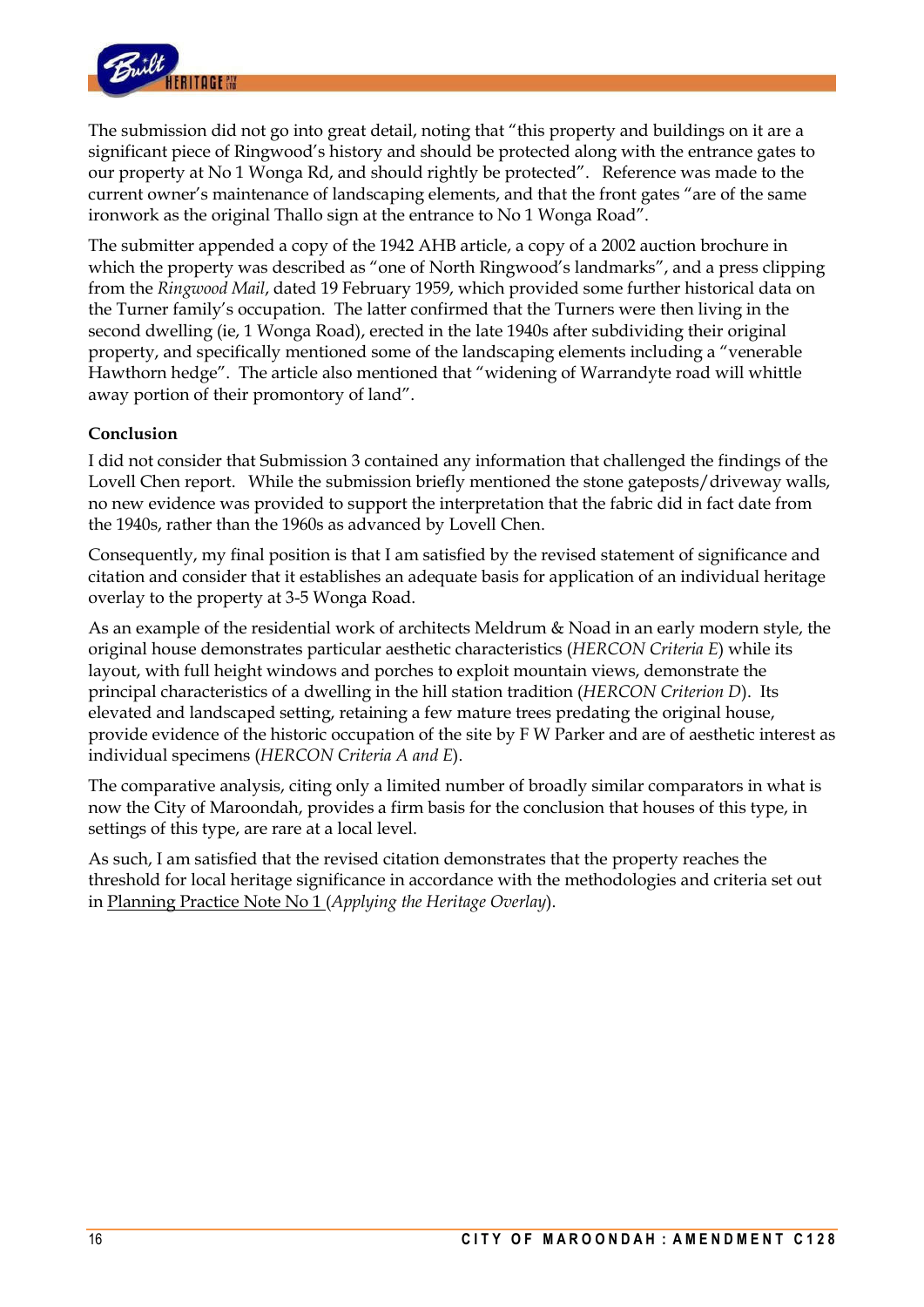

# **APPENDIX 1: HISTORIC PLANS**

# **1 SITE PLAN FROM 1942 AHB ARTICLE**



*Detailed site plan of the property; note that entry gateposts and driveway retaining walls are not indicated*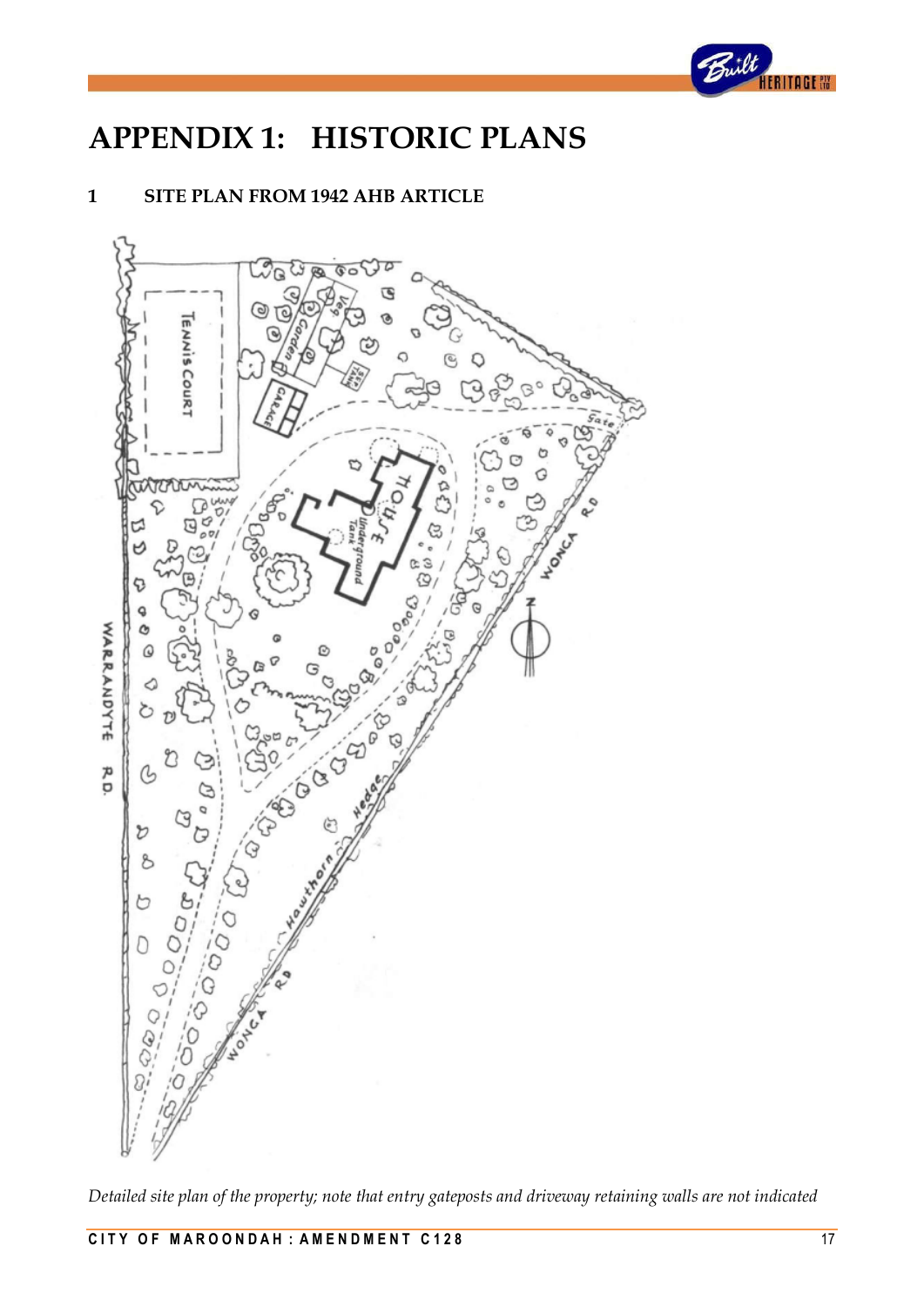

### **2 ORIGINAL DRAWINGS FOER HOUSE AT 1 WONGA ROAD**



*Original drawings by Meldrum & Noad, architects, depicting "Residence for John Turner, esquire, corner Warrandyte and Wonga Roads, Ringwood", dated 18 December 1947. (Source: City of Maroondah)*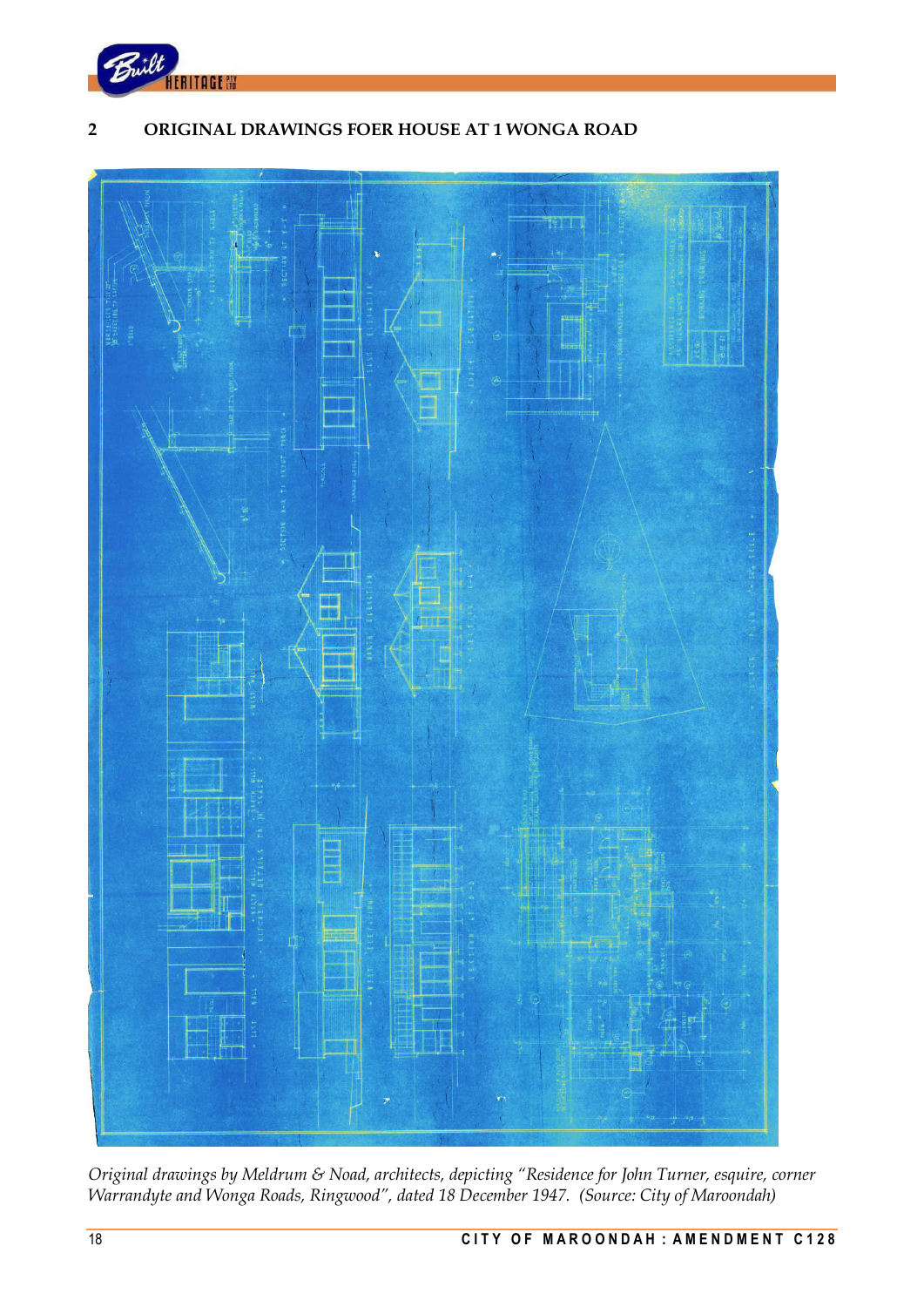

# **APPENDIX 2: CURRICULUM VITAE**

### **D1 SIMON REEVES**

### **Qualifications**

| 1996-97                                  | Bachelor of Architecture (Hons) (University of Melbourne)                                                                                |  |
|------------------------------------------|------------------------------------------------------------------------------------------------------------------------------------------|--|
| 1991-93                                  | Bachelor of Planning & Design (University of Melbourne)                                                                                  |  |
| <b>Full-time Professional Experience</b> |                                                                                                                                          |  |
| 2009-                                    | Director and principal, Built Heritage Pty Ltd                                                                                           |  |
| 2002-2009                                | Architectural historian and heritage consultant, Heritage Alliance, Melbourne                                                            |  |
| 1998-2002                                | Architectural historian, Allom Lovell & Associates, Melbourne                                                                            |  |
| Other experience                         |                                                                                                                                          |  |
| 2013-2017                                | Lecturer, Architectural History & Theory 2: Australian Architecture<br>School of Architecture & Design, RMIT University                  |  |
| 2011                                     | Tutor, Architectural History & Theory 2: Australian Architecture<br>School of Architecture & Design, RMIT University                     |  |
| 2010                                     | Tutor, Modern Architecture: MoMo to PoMo<br>Faculty of Architecture, University of Melbourne                                             |  |
| 2010                                     | Guest editor, Architect Victoria (Journal of AIA Victorian Chapter)<br>Special issue on post-WW2 Heritage Places (Autumn 2010)           |  |
| 2000                                     | Research assistant to Dr Philip Goad [Post-War Sydney Housing project]<br>Faculty of Architecture, University of Melbourne               |  |
| 1999                                     | Archivist and curator of architectural drawings (Walter Burley Griffin)<br>Newman College, University of Melbourne                       |  |
| 1998                                     | Architectural historian [Stephenson & Turner archive project]<br>State Library of Victoria                                               |  |
| 1998                                     | Tutor, History of Building Construction<br>Faculty of Architecture, University of Melbourne                                              |  |
| 1995-1998                                | Assistant to the Building Project Co-ordinator<br>State Library of Victoria                                                              |  |
| 1995                                     | Teaching assistant to Jeffrey Turnbull<br>Faculty of Architecture, University of Melbourne                                               |  |
| 1994                                     | Research assistant to Jeffrey Turnbull & Peter Navaretti [Griffin catalogue project]<br>Faculty of Architecture, University of Melbourne |  |